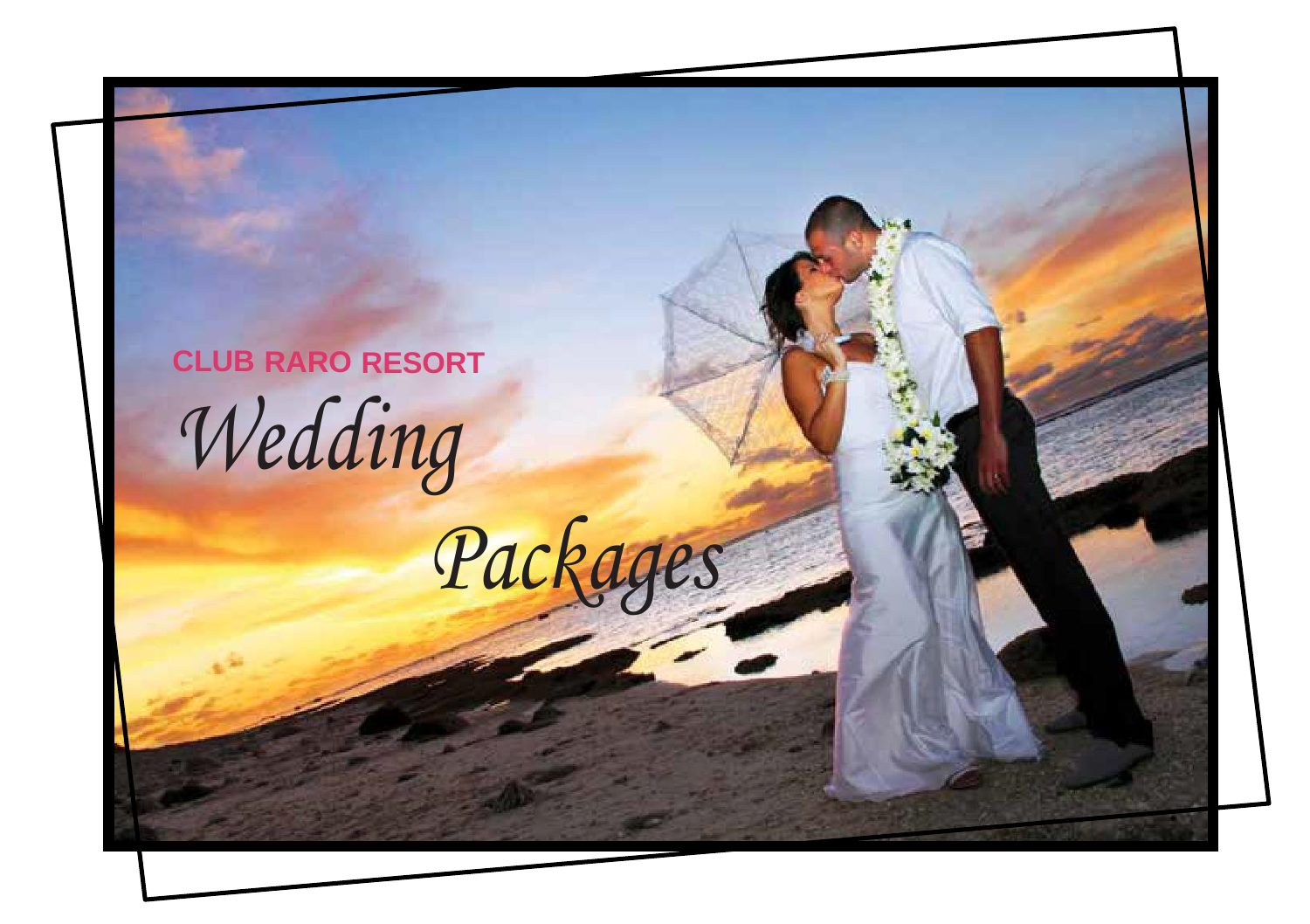*Tiare Kaute Wedding Package*

*A classic wedding package that gives the option of a very simple and intimate ceremony on one of our lagoon side decks that looks out to the beautiful Pacific Ocean.*

*This package includes:*

- *• Wedding on site (Sand deck or Ocean View area)*
- *• Transfers to and from the Registry Office for process of Marriage License*
- *• Marriage License (additional fees apply if license is required within the usual 3 working days and waiver fees available if required)*
- *• Wedding Certificate after wedding is complete*
- *• Supply of a Minister or Celebrant*
- *• Wedding Co-Ordinator*
- *• Floral decorated Arch, Posie and Neck ei*
- *• Music of your selection for the Ceremony*
- *• Bottle of sparkling wine (supplied on the Wedding Day)*









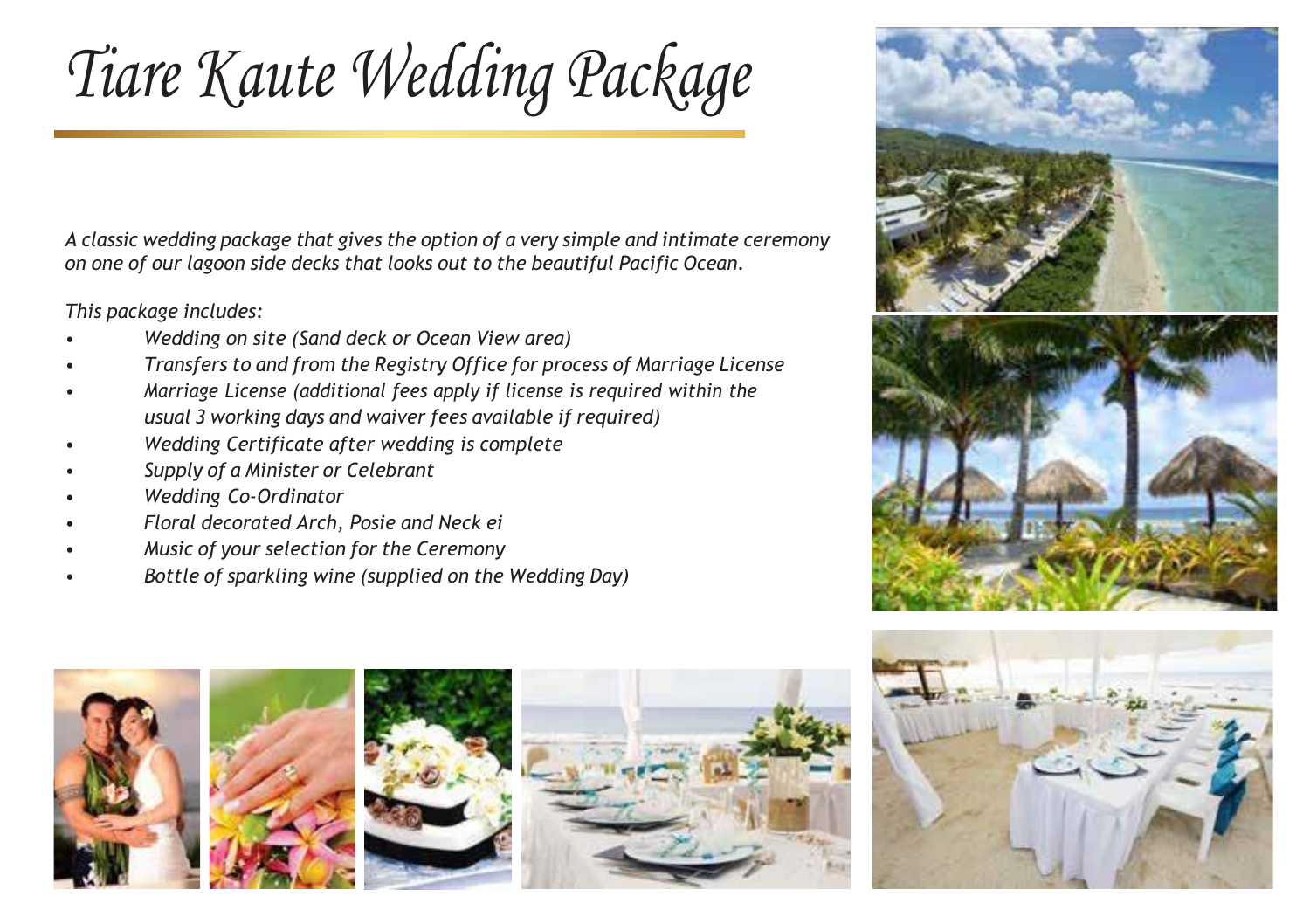*Club Raro Resort Weddings*

*We can easily customise your day to suit what you need it is just a case of contacting us and can begin planning your special day with you.*

*We offer excellent group rates and packages for catering that make weddings run smoothly and without stress all you need to do is concentrate on celebrating your love.*

*So come and join us at Club Raro, it is our absolute pleasure to have you stay with us. We commit to the wellbeing of our guests and know that we can provide a resort experience that simply does not cost the earth!*

## *Note:*

- *• Personalised wedding options may be added to these packages*
- *• For further information, contact the personal wedding coordinator at [weddings@clubraro.co.ck](mailto:weddings@clubraro.co.ck)*
- *• The inclusions in the above packages are on an availability basis.*

*Special Procedures and documentations will apply to some foreign passports and dissolved marriage documents must be provided for registration for marriage license.*